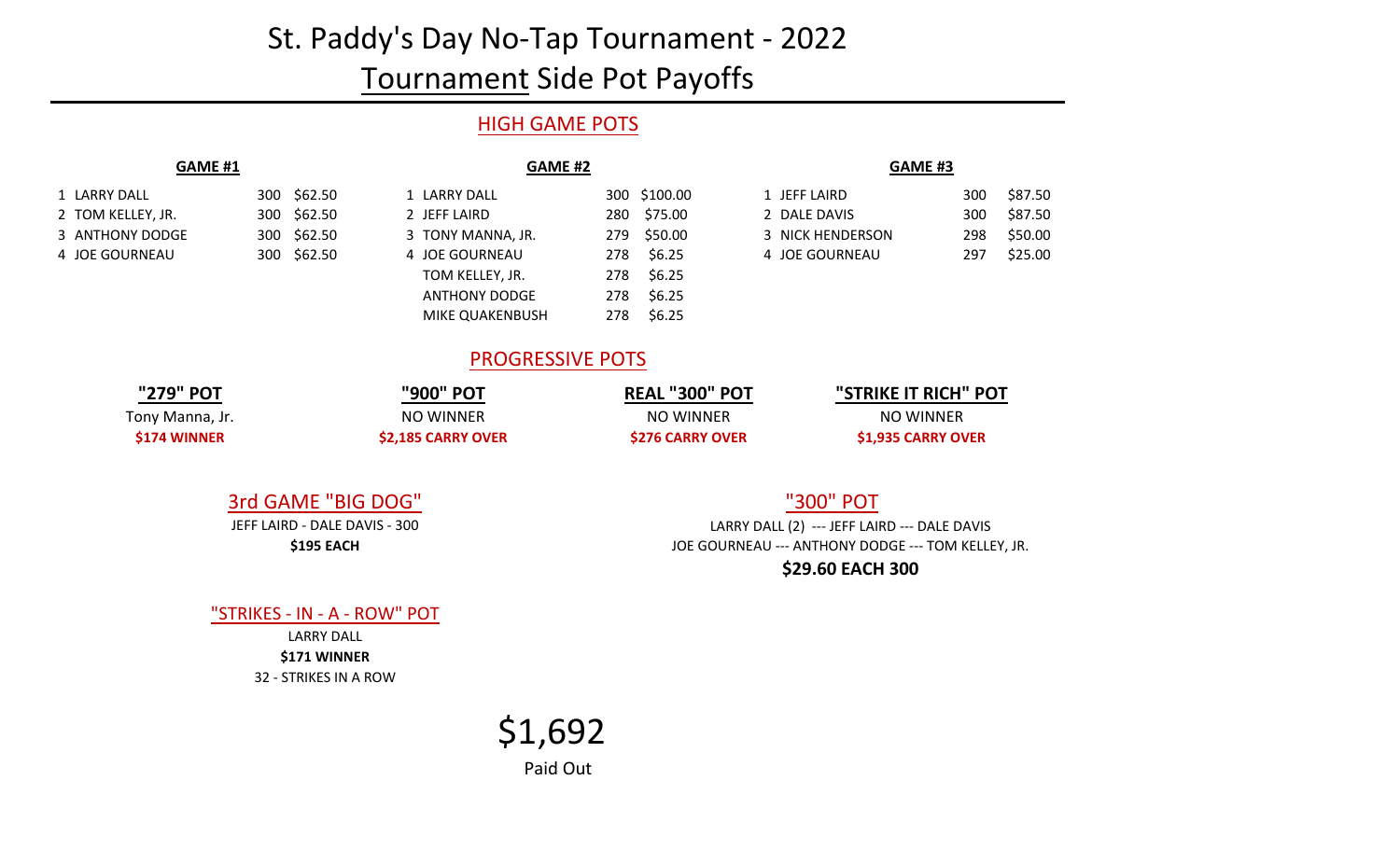# St. Paddy's Day No-Tap Tournament - 2022 **Squad Side Pot Winners**

### HIGH GAME POTS

#### 11:00 AM SQUAD

| <b>GAME #1</b> |                 |     |      | <b>GAME #2</b>    |     |      | <b>GAME #3</b> |     |      |
|----------------|-----------------|-----|------|-------------------|-----|------|----------------|-----|------|
|                | 1 JOE GOURNEAU  | 300 | \$65 | 1 JEFF LAIRD      | 280 | \$75 | 1 JEFF LAIRD   | 300 | \$65 |
|                | 2 ANTHONY DODGE | 300 | \$65 | 2 TONY MANNA, JR. | 279 | \$55 | 2 DALE DAVIS   | 300 | \$65 |
|                | 3 RICKY SIMMONS | 297 | \$40 | 3 JOE GOURNEAU    | 278 | \$30 | 3 JOE GOURNEAU | 297 | \$40 |
|                | 4 MIKE MANNA    | 290 | \$20 | 4 ANTHONY DODGE   | 278 | \$30 | 4 MIKE YOST    | 287 | \$10 |

|   | 1 JEFF LAIRD     | 300 | \$65 |
|---|------------------|-----|------|
|   | 2 DALE DAVIS     | 300 | \$65 |
|   | 3 JOE GOURNEAU   | 297 | \$40 |
| 4 | <b>MIKE YOST</b> | 287 | \$10 |
|   | CINDY ZIMMERMAN  | 287 | \$10 |

#### 6:00 PM SQUAD

| <b>GAME #1</b>      |      |      |                   | <b>GAME #2</b> |             |                   | <b>GAME #3</b> |      |  |
|---------------------|------|------|-------------------|----------------|-------------|-------------------|----------------|------|--|
| 1 LARRY DALL        | 300  | \$60 | 1 LARRY DALL      | 300            | \$70.00     | 1 NICK HENDERSON  | 298            | \$70 |  |
| 2 TOM KELLEY, JR.   | 300  | \$60 | 2 MIKE QUAKENBUSH |                | 278 \$42.50 | 2 TOM KELLEY, JR. | 275            | \$50 |  |
| 3 STEVE FISHER, SR. | 278. | \$35 | 3 TOM KELLEY, JR. |                | 278 \$42.50 | 3 ANDY MASTERS    | 272            | \$35 |  |
| 4 RYAN COLVIN       | 264  | \$20 | 4 SCOTT MANZER    |                | 276 \$20.00 | 4 MIKE QUAKENBUSH | 258            | \$20 |  |

| <b>GAME #3</b>    |     |      |
|-------------------|-----|------|
| 1 NICK HENDERSON  | 298 | \$70 |
| 2 TOM KELLEY, JR. | 275 | \$50 |
| 3 ANDY MASTERS    | 272 | \$35 |
| 4 MIKE QUAKENBUSH | 258 | \$20 |

### **3rd GAME "BIG DOG"** TURKEY TOSS

#### 11:00 AM SQUAD 11:00 AM SQUAD

JEFF LAIRD & DALE DAVIS - 300 SHAWN JACKSON- \$260 \$140 Each (4 TOSSES)